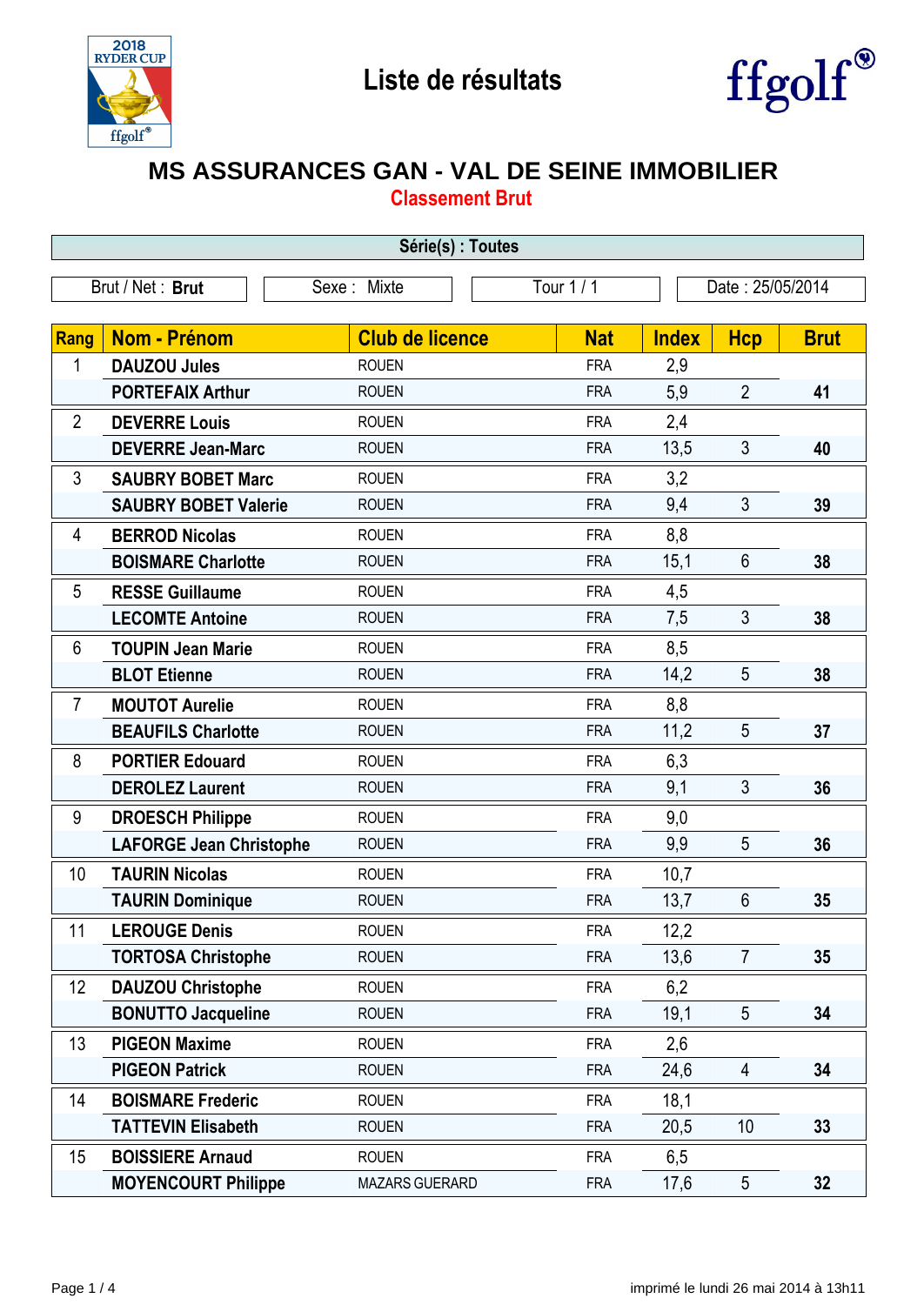| Rang | <b>Nom - Prénom</b>                | <b>Club de licence</b> | <b>Nat</b> | <b>Index</b> | <b>Hcp</b>      | <b>Brut</b> |
|------|------------------------------------|------------------------|------------|--------------|-----------------|-------------|
| 16   | <b>GARCIA Jonathan</b>             | <b>ROUEN</b>           | <b>FRA</b> | 5,5          |                 |             |
|      | <b>SEGUIN Richard</b>              | HAUTE NORMANDIE        | <b>FRA</b> | 22,0         | 5               | 32          |
| 17   | <b>BARBIER Stéphane</b>            | <b>ROUEN</b>           | <b>FRA</b> | 10,1         |                 |             |
|      | <b>BARBIER Thomas</b>              | <b>ROUEN</b>           | <b>FRA</b> | 17,3         | 6               | 32          |
| 18   | <b>REQUIN Etienne</b>              | <b>ROUEN</b>           | <b>FRA</b> | 4,1          |                 |             |
|      | <b>BONUTTO Herve</b>               | <b>ROUEN</b>           | <b>FRA</b> | 11,7         | 3               | 32          |
| 19   | <b>CANU Martin</b>                 | <b>ROUEN</b>           | <b>FRA</b> | 8,5          |                 |             |
|      | <b>HOUDEMENT Catherine</b>         | <b>ROUEN</b>           | <b>FRA</b> | 20,4         | $6\phantom{1}$  | 31          |
| 20   | <b>PEROL Thibault</b>              | <b>ROUEN</b>           | <b>FRA</b> | 11,2         |                 |             |
|      | <b>PEROL Stéphanie</b>             | <b>ROUEN</b>           | <b>FRA</b> | 28,5         | 8               | 31          |
| 21   | <b>DE WITTE Dominique</b>          | <b>ROUEN</b>           | <b>FRA</b> | 12,8         |                 |             |
|      | <b>DE WITTE Gaetane</b>            | <b>ROUEN</b>           | <b>FRA</b> | 14,7         | $\overline{7}$  | 31          |
| 22   | <b>DELAITRE Romain</b>             | <b>BOIS GUILLAUME</b>  | <b>FRA</b> | 8,9          |                 |             |
|      | <b>DELAITRE Xavier</b>             | <b>BOIS GUILLAUME</b>  | <b>FRA</b> | 16,5         | $6\phantom{1}$  | 31          |
| 23   | <b>MADIOT Jean-Luc</b>             | <b>ROUEN</b>           | <b>FRA</b> | 18,1         |                 |             |
|      | <b>BERTRAND François</b>           | <b>ROUEN</b>           | <b>FRA</b> | 19,7         | 9               | 31          |
| 24   | <b>CLAVELOU Patrice</b>            | <b>ROUEN</b>           | <b>FRA</b> | 22,7         |                 |             |
|      | <b>DEVEAUX Sylvain</b>             | <b>ROUEN</b>           | <b>FRA</b> | 24,0         | 11              | 31          |
| 25   | <b>SCOTTE Michel</b>               | <b>ROUEN</b>           | <b>FRA</b> | 18,4         |                 |             |
|      | <b>SCOTTE Véronique</b>            | <b>ROUEN</b>           | <b>FRA</b> | 23,6         | 10              | 30          |
| 26   | <b>DESFORGES Enguerrand</b>        | <b>ROUEN</b>           | <b>FRA</b> | 4,7          |                 |             |
|      | <b>MABIRE Solène</b>               | <b>ROUEN</b>           | <b>FRA</b> | 43           | $\overline{7}$  | 30          |
| 27   | DE BONNEVILLE Hervé                | <b>BOIS GUILLAUME</b>  | <b>FRA</b> | 8,5          |                 |             |
|      | <b>DE BONNEVILLE Marie-Adeline</b> | <b>BOIS GUILLAUME</b>  | <b>FRA</b> | 37           | 9               | 30          |
| 28   | <b>DEMAEGDT Olivier</b>            | <b>BOIS GUILLAUME</b>  | <b>FRA</b> | 8,7          |                 |             |
|      | <b>ALLEAUME Simon</b>              | <b>BOIS GUILLAUME</b>  | <b>FRA</b> | 17,4         | 6               | 30          |
| 29   | <b>MARTIGNY Matthieu</b>           | <b>ROUEN</b>           | <b>FRA</b> | 18,3         |                 |             |
|      | <b>LEGRAND Etienne</b>             | <b>ROUEN</b>           | <b>FRA</b> | 22,4         | 10 <sup>1</sup> | 29          |
| 30   | <b>GAUDRAY Antoine</b>             | <b>ROUEN</b>           | <b>FRA</b> | 17,8         |                 |             |
|      | <b>GAUDRAY François</b>            | <b>ROUEN</b>           | <b>FRA</b> | 22,6         | 10 <sup>1</sup> | 28          |
| 31   | <b>JEAN Patrice</b>                | <b>ROUEN</b>           | <b>FRA</b> | 20,5         |                 |             |
|      | <b>MOYENCOURT Charles</b>          | HAUTE NORMANDIE        | <b>FRA</b> | 25,2         | 10              | 27          |
| 32   | <b>LEPICARD Pascal</b>             | <b>ROUEN</b>           | <b>FRA</b> | 8,9          |                 |             |
|      | <b>LEPICARD Quentin</b>            | <b>ROUEN</b>           | <b>FRA</b> | 11,8         | 5               | 27          |
| 33   | <b>DESHAYES Alexandre</b>          | <b>ROUEN</b>           | <b>FRA</b> | 18,8         |                 |             |
|      | <b>DESHAYES Nathalie</b>           | <b>ROUEN</b>           | <b>FRA</b> | 36,0         | 11              | 27          |
| 34   | <b>MASSE Jerome</b>                | <b>ROUEN</b>           | <b>FRA</b> | 15,6         |                 |             |
|      | <b>GRIVAULT Daniel</b>             | <b>ROUEN</b>           | <b>FRA</b> | 18,5         | 9               | 26          |
| 35   | <b>BERTEAU Jérôme</b>              | <b>FORET VERTE</b>     | <b>FRA</b> | 14,8         |                 |             |
|      | <b>BERTEAU Nathalie</b>            | FORET VERTE            | <b>FRA</b> | 21,7         | 9               | 26          |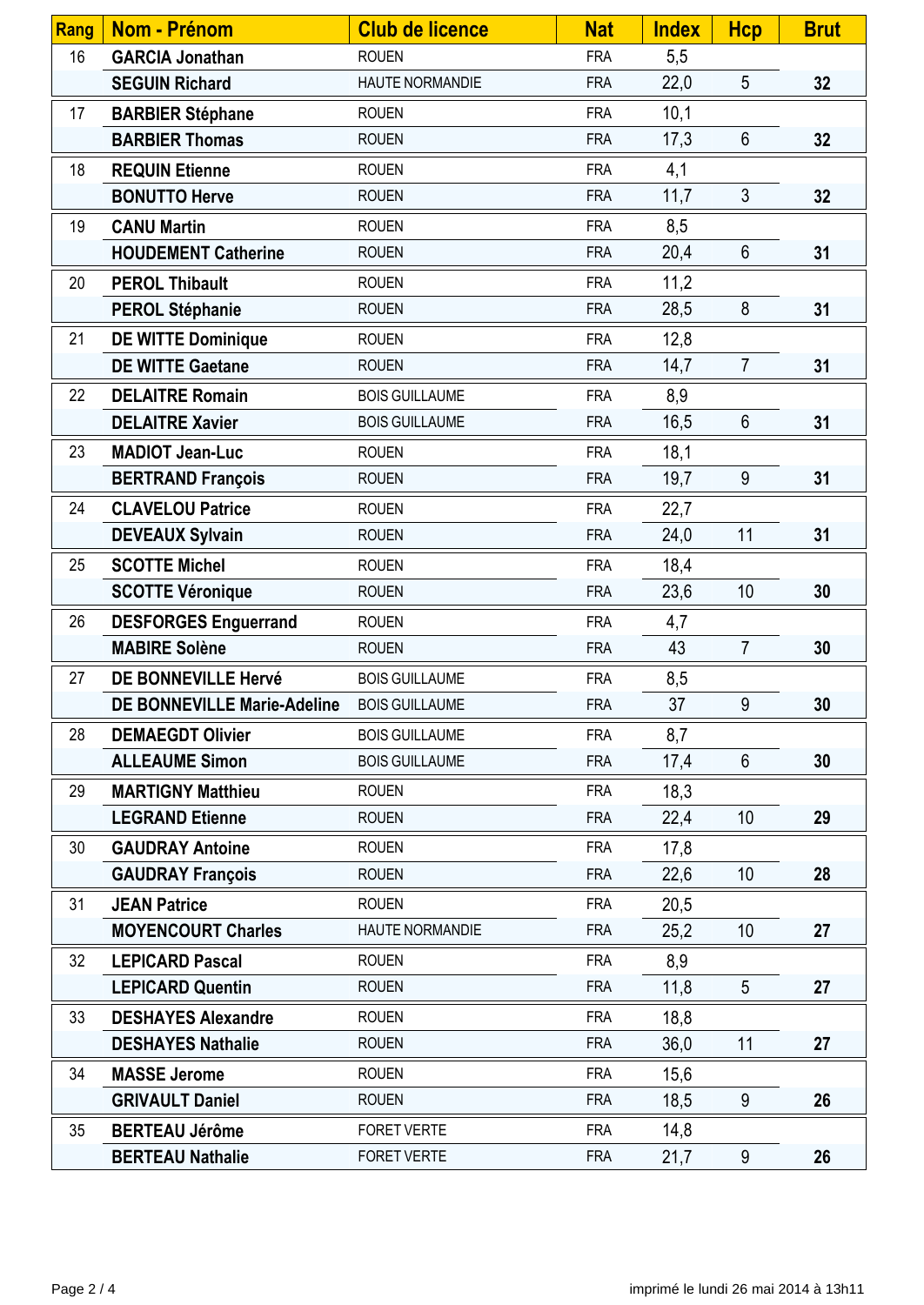| Rang | <b>Nom - Prénom</b>             | <b>Club de licence</b> | <b>Nat</b> | <b>Index</b> | <b>Hcp</b>      | <b>Brut</b> |
|------|---------------------------------|------------------------|------------|--------------|-----------------|-------------|
| 36   | <b>PERRET Bernard</b>           | <b>ROUEN</b>           | <b>FRA</b> | 14,2         |                 |             |
|      | <b>LAMARRE Michel</b>           | <b>ROUEN</b>           | <b>FRA</b> | 15,7         | 8               | 26          |
| 37   | <b>THOMAS Claude</b>            | <b>ROUEN</b>           | <b>FRA</b> | 15,1         |                 |             |
|      | <b>THOMAS Anne</b>              | <b>ROUEN</b>           | <b>FRA</b> | 27,5         | 10              | 25          |
| 38   | <b>CLAEYSSENS Sophie</b>        | <b>ROUEN</b>           | <b>FRA</b> | 20,1         |                 |             |
|      | <b>TINEL Alain</b>              | <b>ROUEN</b>           | <b>FRA</b> | 28,2         | 11              | 25          |
| 39   | <b>GOMEZ Philippe</b>           | <b>ROUEN</b>           | <b>FRA</b> | 23,8         |                 |             |
|      | <b>CHARRIN François</b>         | <b>BOIS GUILLAUME</b>  | <b>FRA</b> | 24,1         | 11              | 25          |
| 40   | <b>HAUTEFEUILLE Marie-Laure</b> | DPR76                  | <b>FRA</b> | 18,5         |                 |             |
|      | <b>CHAMBELLAN Sylviane</b>      | <b>ROUEN</b>           | <b>FRA</b> | 19,6         | 9               | 24          |
| 41   | <b>DELANGRE Thierry</b>         | <b>ROUEN</b>           | <b>FRA</b> | 14,2         |                 |             |
|      | <b>DAUZOU Corinne</b>           | <b>ROUEN</b>           | <b>FRA</b> | 25,8         | 9               | 24          |
| 42   | <b>LEFORT Frédéric</b>          | <b>ROUEN</b>           | <b>FRA</b> | 6,8          |                 |             |
|      | <b>LEFORT Isabelle</b>          | <b>ROUEN</b>           | <b>FRA</b> | 35,7         | 8               | 24          |
| 43   | <b>LEGRAND Olivier</b>          | <b>ROUEN</b>           | <b>FRA</b> | 21,3         |                 |             |
|      | <b>LEGRAND Nathalie</b>         | <b>ROUEN</b>           | <b>FRA</b> | 30,7         | 12              | 24          |
| 44   | <b>VATINE Brigitte</b>          | <b>ROUEN</b>           | <b>FRA</b> | 11,5         |                 |             |
|      | <b>GOGNY Alain</b>              | <b>ROUEN</b>           | <b>FRA</b> | 12,0         | $\overline{7}$  | 24          |
| 45   | <b>LEON Claude</b>              | <b>ROUEN</b>           | <b>FRA</b> | 18,3         |                 |             |
|      | <b>LEON Yves</b>                | <b>ROUEN</b>           | <b>FRA</b> | 25,3         | 11              | 23          |
| 46   | <b>MASTROIENI Jean-Charles</b>  | <b>ROUEN</b>           | <b>FRA</b> | 24,4         |                 |             |
|      | <b>DESOUBRY Nicolas</b>         | <b>ROUEN</b>           | <b>FRA</b> | 32,4         | 13              | 23          |
| 47   | <b>TOUFLET Sebastien</b>        | <b>BOIS GUILLAUME</b>  | <b>FRA</b> | 12,7         |                 |             |
|      | <b>SYNAVE Julien</b>            | <b>ROUEN</b>           | <b>FRA</b> | 54           | 10 <sup>1</sup> | 23          |
| 48   | <b>PAVARD Laurent</b>           | <b>BOIS GUILLAUME</b>  | <b>FRA</b> | 9,8          |                 |             |
|      | <b>DUVAL Laurent</b>            | <b>FORET VERTE</b>     | <b>FRA</b> | 54           | 9               | 22          |
| 49   | <b>DELAFOSSE Michel</b>         | <b>ROUEN</b>           | <b>FRA</b> | 19,4         |                 |             |
|      | <b>POZET Marilyn</b>            | <b>ROUEN</b>           | <b>FRA</b> | 49           | 11              | 22          |
| 50   | <b>CERNE Murielle</b>           | <b>ROUEN</b>           | <b>FRA</b> | 15,3         |                 |             |
|      | <b>LEFORESTIER François</b>     | <b>ROUEN</b>           | <b>FRA</b> | 23,1         | 9               | 22          |
| 51   | <b>MAITROT Jean-Paul</b>        | <b>ROUEN</b>           | <b>FRA</b> | 18,3         |                 |             |
|      | <b>TAVERNIER Brigitte</b>       | <b>ROUEN</b>           | <b>FRA</b> | 52           | 12              | 22          |
| 52   | <b>VERILHAC Emmanuel</b>        | <b>ROUEN</b>           | <b>FRA</b> | 20,9         |                 |             |
|      | <b>VERILHAC Charlotte</b>       | <b>ROUEN</b>           | <b>FRA</b> | 23,2         | 10              | 22          |
| 53   | <b>DEGHMANI Maamar</b>          | <b>ROUEN</b>           | <b>FRA</b> | 22,7         |                 |             |
|      | <b>MEUNIER Yannick</b>          | <b>ROUEN</b>           | <b>FRA</b> | 41           | 13              | 22          |
| 54   | <b>SCHUHL Jean-François</b>     | <b>ROUEN</b>           | <b>FRA</b> | 23,6         |                 |             |
|      | <b>CHEVALLIER Christine</b>     | <b>ROUEN</b>           | <b>FRA</b> | 27,4         | 12              | 22          |
| 55   | <b>VINCENT Nicolas</b>          | RHONE/ALPES            | <b>FRA</b> | 23,8         |                 |             |
|      | <b>ALBERSDORFER Wilfrid</b>     | HAUTE NORMANDIE        | <b>FRA</b> | 54           | 13              | 22          |